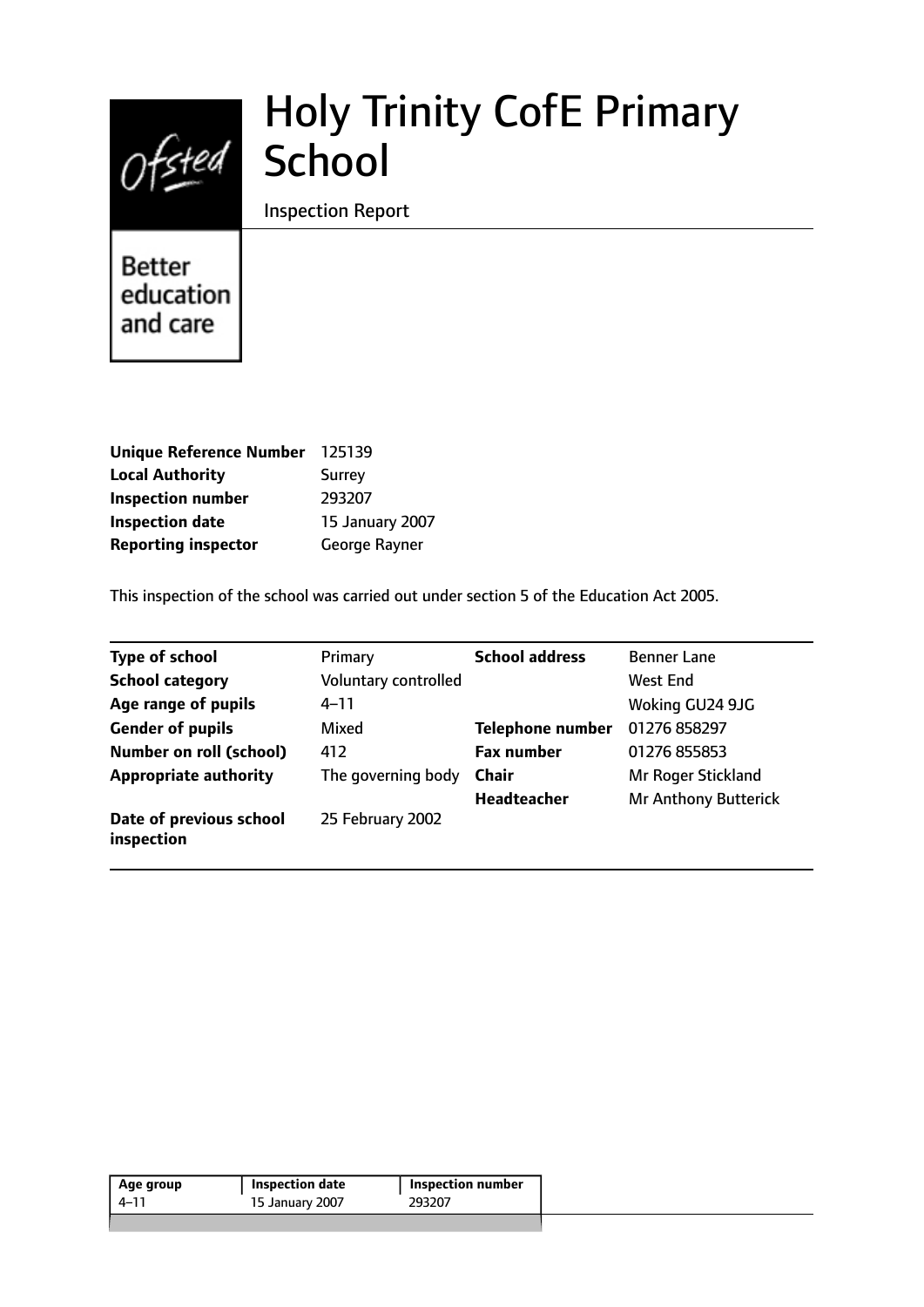© Crown copyright 2007

Website: www.ofsted.gov.uk

This document may be reproduced in whole or in part for non-commercial educational purposes, provided that the information quoted is reproduced without adaptation and the source and date of publication are stated.

Further copies of this report are obtainable from the school. Under the Education Act 2005, the school must provide a copy of this report free of charge to certain categories of people. A charge not exceeding the full cost of reproduction may be made for any other copies supplied.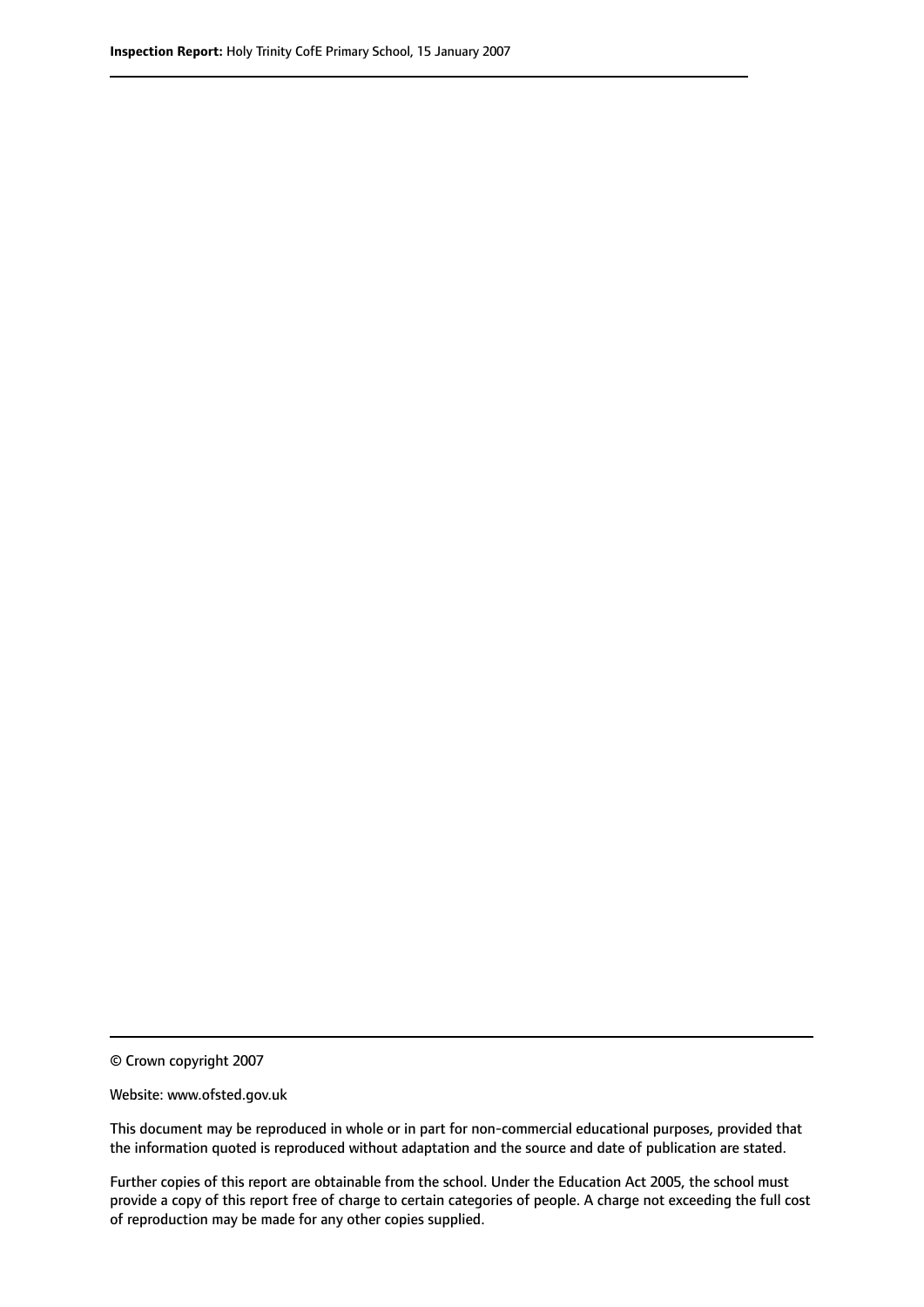# **Introduction**

The inspection was carried out by an Additional Inspector.

## **Description of the school**

This school is larger than most primary schools. It draws its pupils from several villages and towns across a wide area. The social and economic circumstances of most pupils are favourable. Standards on entry to the Foundation Stage are a little above expectation for most pupils. A below average proportion have learning difficulties and disabilities. The great majority of pupils have White British heritage and very few are at an early stage of speaking English.

#### **Key for inspection grades**

| Outstanding  |
|--------------|
| Good         |
| Satisfactory |
| Inadequate   |
|              |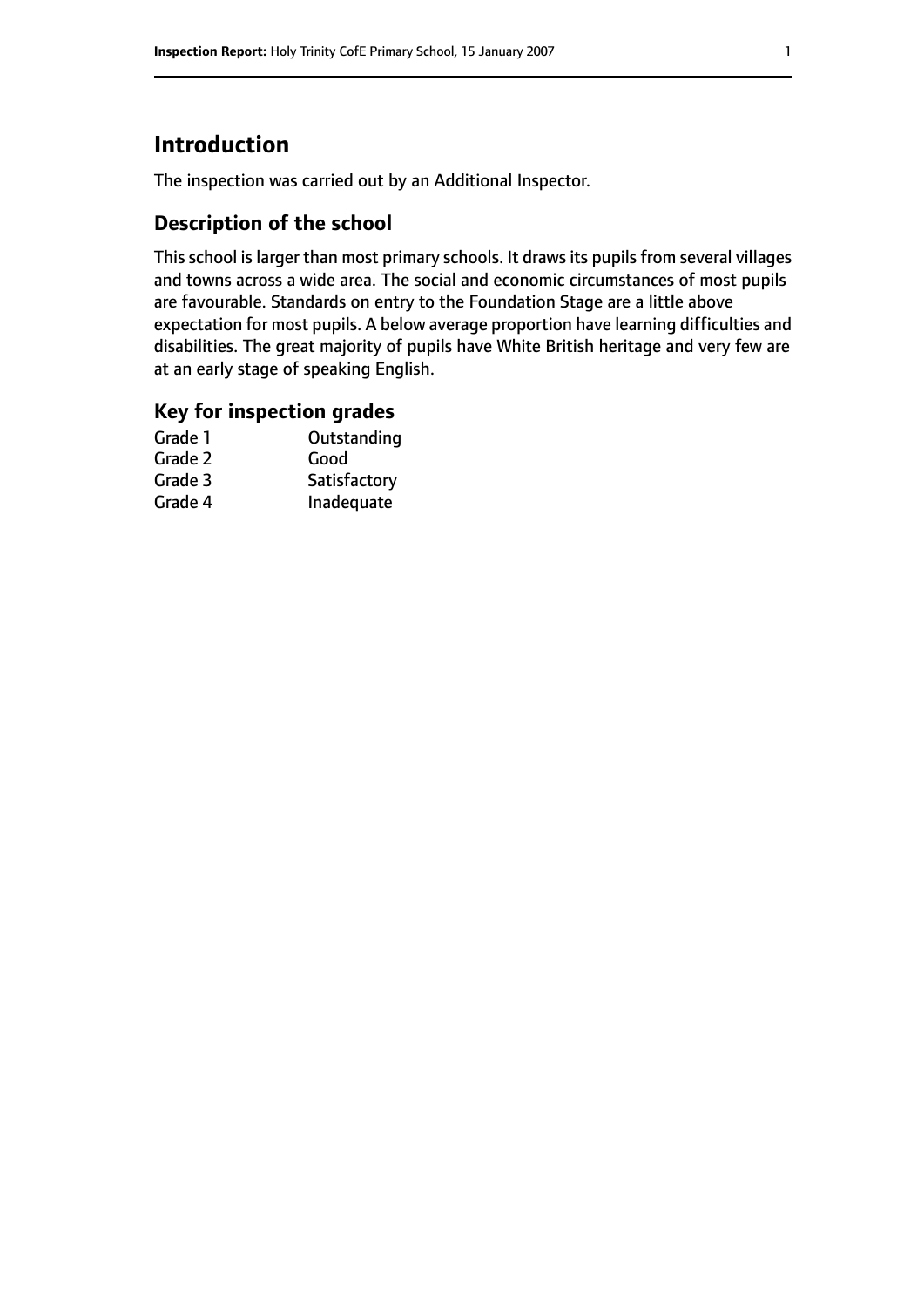# **Overall effectiveness of the school**

#### **Grade: 2**

This is a good school, with outstanding features. Parents agree and say that their children are happy at the school and make good progress because, as one put it, ' the welfare and educational needs of the children are paramount.' This results in a school with a very strong sense of community, to which all adults and pupils contribute. This, together with excellent pastoral care, ensures outstanding personal development and well-being for pupils. Pupils say emphatically that they enjoy school and show this by their very good attendance, the excellent behaviour of the great majority and their eagerness to join in all that the school has to offer. Pupils confidently explain why a healthy diet is important and are very pleased that school meals are both healthy and delicious. The great majority live active lives and are proud that the school set a county record for the proportion of pupils who travel to school by bicycle.

A stimulating curriculum, good teaching and learning and pupils' very positive response, result in pupils' achieving well and reaching standards that are well above average by Year 6. Pupils make very good progress in English and science. The school succeeds very well in making writing an enjoyable activity, so that the great majority of pupils are eager writers who master a wide variety of styles. This has a great impact on the standards they reach in English. It also helps them to achieve well in other subjects where writing is an important skill, for example by enhancing the quality of their reports of scientific investigations. Achievement in mathematics is good overall, but pupils make slower progress in Years 1 and 2. Whilst pupils make good progress in these years in developing mathematical skills, they do not have enough opportunities to use these to solve a range of problems. Whilst many teachers make very good use of assessment to ensure that all pupils are given work that is well matched to their needs, this is not fully consistent in all lessons. Consequently, although achievement is generally good, it could be even better. In the Foundation Stage all staff make effective use of the very good accommodation, outdoor areas and resources, to provide stimulating and varied activities for children to learn by playing and exploring. This results in good quality and progress by the time children move to Year 1.

Good leadership and management is ensuring a successful and popular school. The headteacher's very good leadership sets a clear direction, sharply focused on academic achievement, but balanced with ensuring that pupils grow up as happy and well-rounded young people. The school's track record in maintaining strengths and securing improvement where this has been needed shows that it has a good capacity for continued improvement.

#### **What the school should do to improve further**

- Raise standards in mathematics in Years 1 and 2 to the level of other subjects by providing more opportunities for pupils to use what they learn to solve problems.
- Ensure that all teachers use assessment more effectively to plan the most suitable learning activities for all pupils, so that they achieve as well as they possibly can.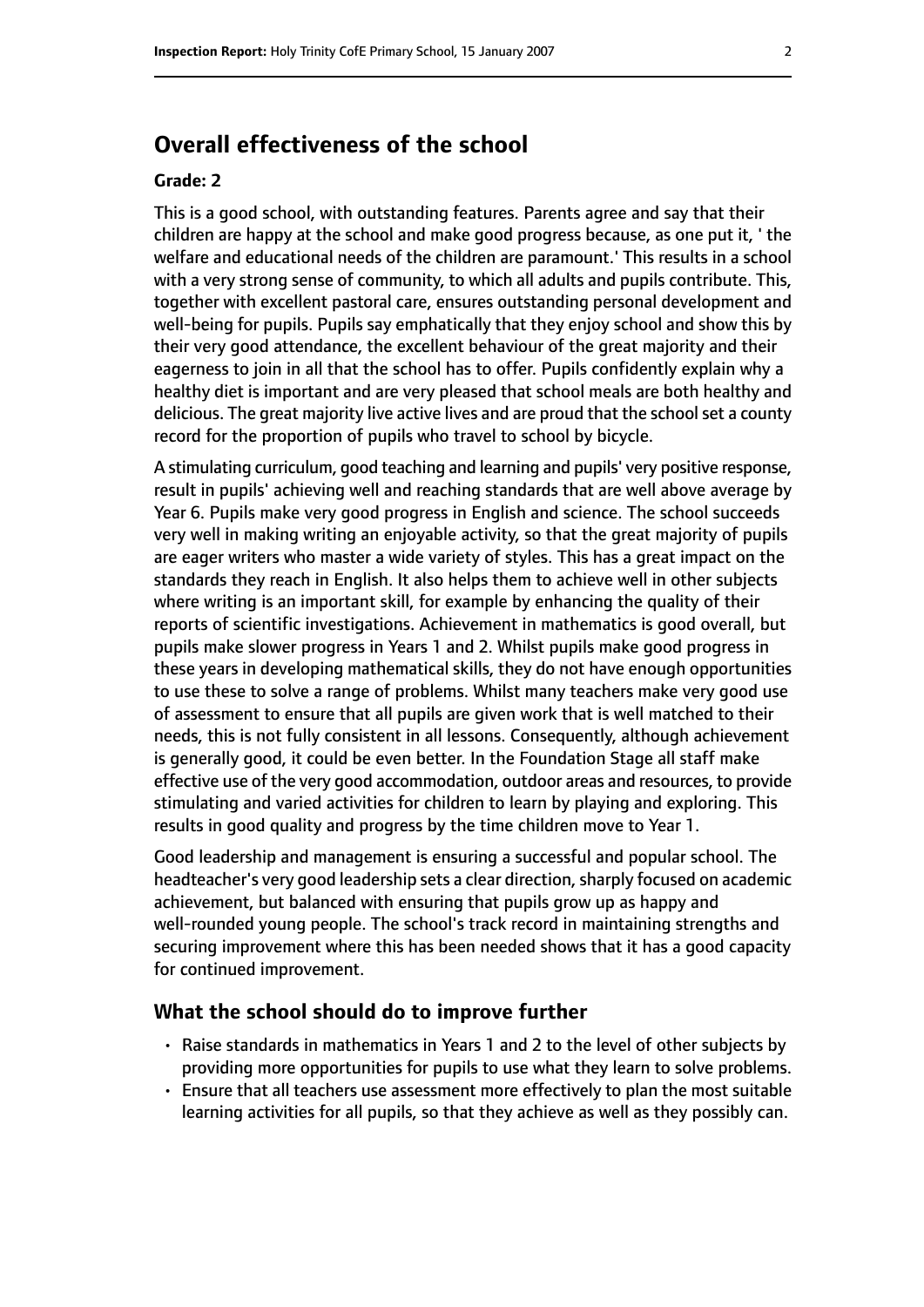## **Achievement and standards**

#### **Grade: 2**

Pupils achieve well and reach well above average standards by the time they move on to secondary school. Children make good progress in the Foundation Stage, so that by the end of the Reception class, most are beginning to exceed expected levels in all of their areas of learning. Most are able to work well with others, sharing and trying out ideas to find things out. In Years 1 and 2 pupils make good progress in reading and writing and satisfactory progress in mathematics. Although most pupils develop their mathematical skills well, many have limited ability and confidence in using what they know to solve problems. Progress in this aspect speeds up in Years 3 to 6 however and by Year 6, most pupils confidently choose appropriate methods for carrying out their problem solving work. Pupils make very good progress throughout Years 1 to 6 in English and science, where they reach well above average standards by Year 6. They show particular strength in writing fluently in a range of styles. The school is successful in ensuring that no groups of pupils achieve significantly less well than others. For example, the needs of those with learning difficulties and disabilities are carefully identified and they are given effective individual support, so that they achieve as well as their classmates.

#### **Personal development and well-being**

#### **Grade: 1**

Pupils' personal development and well-being are outstanding, as is their spiritual, moral, social and cultural development. Pupils are highly caring of each other and willingly offer their help when needed. As one pupil put it, 'One of the best things about our school is that you are never alone'. Pupils know why rules are important for safety and orderly work. They are highly responsible in helping the adults to make sure that these are carried out. There is no school council, but pupils say they often have opportunities to give their ideas in class meetings and through surveys, and that these are listened to. For example, they were consulted on how to spend funds recently provided by the parents' association to improve outside resources. Many pupils volunteer to help school life, in for example the capacity of 'Red Caps', who patrol the school at playtimes, to help pupils who may need support. Pupils very willingly participate in fund-raising and enjoy choosing which charities to support. Pupils prepare very well for their futures. In addition to making good progress in important subjects, they learn to work in teams, take responsibility and care for others. Pupils show their excellent spirituality in their reflective understanding of others' points of view. This is seen in their dealings with each other and in their learning when, for example, considering the feelings of characters in stories.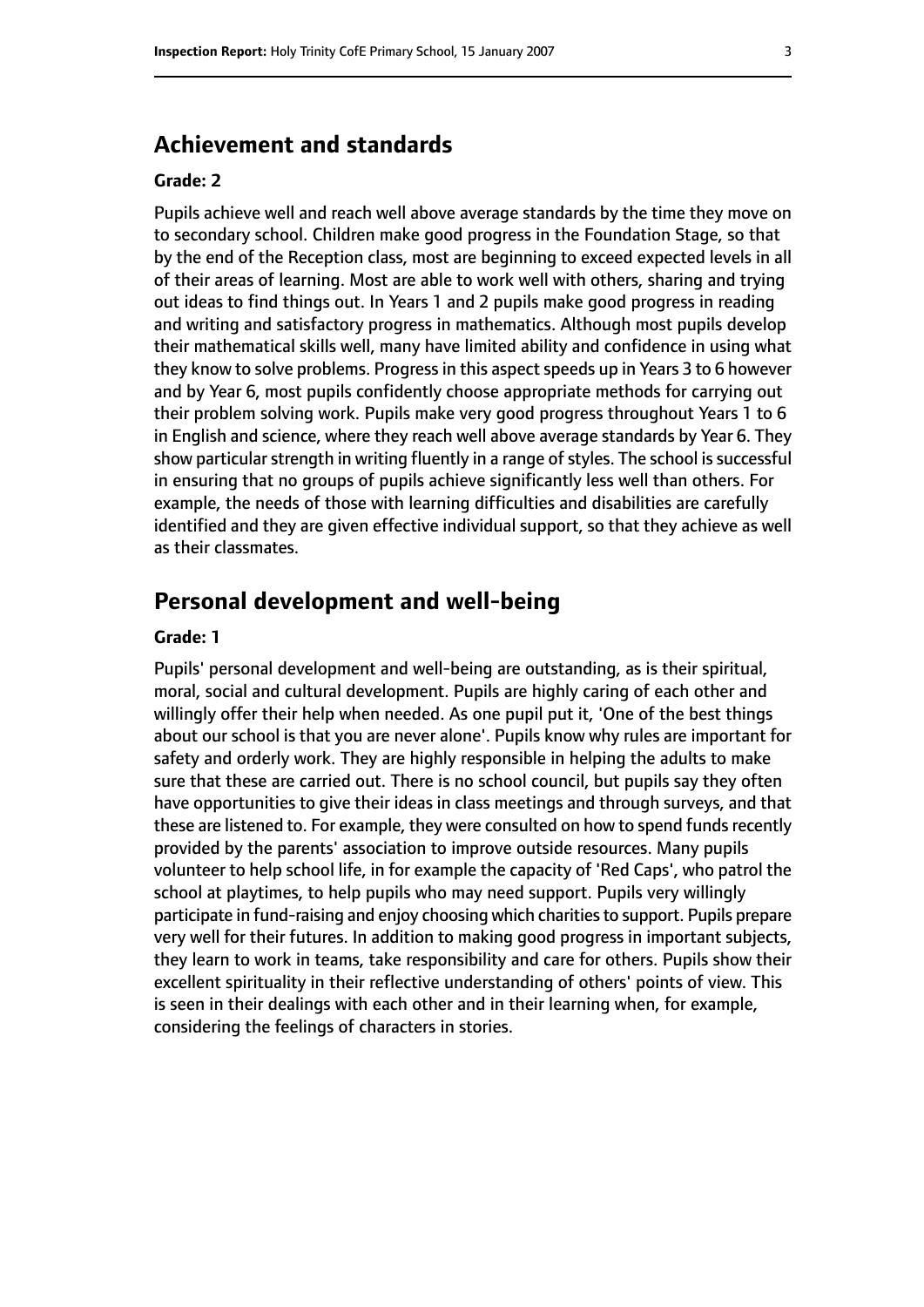# **Quality of provision**

#### **Teaching and learning**

#### **Grade: 2**

Teachers plan a good variety of interesting activities that enthuse pupils and successfully encourage their concentration and effort. As a result, lessons are purposeful, the pace of learning is good and pupils achieve well. Teachers manage their classes well, with clear procedures, for example, to show pupils when they should be listening. This, and pupils' excellent response, results in very little learning time being lost between activities. Teachers make sure that pupils are often actively engaged in their learning. Pupils really like this involvement. Explaining how using interactive whiteboards makes learning fun, one girl said, ' we get to use them much, much more than the teachers do'. Many teachers plan good challenges, but this is not fully consistent. In some lessons, assessment is not used as well as it could be to ensure that every pupil is given work correctly pitched at their needs and ability. Teachers use marking well to encourage pupils, but not all regularly give guidance on how they could improve their work

#### **Curriculum and other activities**

#### **Grade: 2**

A good curriculum ensures that pupils make good progress in most subjects. The programme to boost the skills and confidence of less able mathematicians is beginning to have a considerable impact upon their standards. The curriculum gives pupils ample time for physical activity and sports. Previously a weaker area, resources and planning for information and communication technology (ICT) are improving and are now providing good opportunities for pupils to develop their computer skills and enhance their work in other subjects. Pupils in Years 5 and 6 study French and plans are in hand to extend this to other years. A very good programme of personal, social, health and emotional education contributes to pupils' excellent personal development. Well attended extra curricular clubs give pupils good opportunities to take part in a range of sporting, cultural and creative activities.

#### **Care, guidance and support**

#### **Grade: 2**

Care, guidance and support are good overall and pastoral care is outstanding. The school's high commitment and effectiveness in providing a secure and happy learning environment ensures that pupils feel very safe and greatly enjoy school. All procedures for child protection are very effectively and diligently carried out. Liaison with outside agencies and specialist establishments is highly effective in ensuring the best quality care and support for pupils with learning difficulties and disabilities. The school very effectively promotes a partnership with parents in caring for pupils. It offers high quality advice and counselling to parents to assist them with guiding and supporting their own children and a significant number have taken this up. Extremely good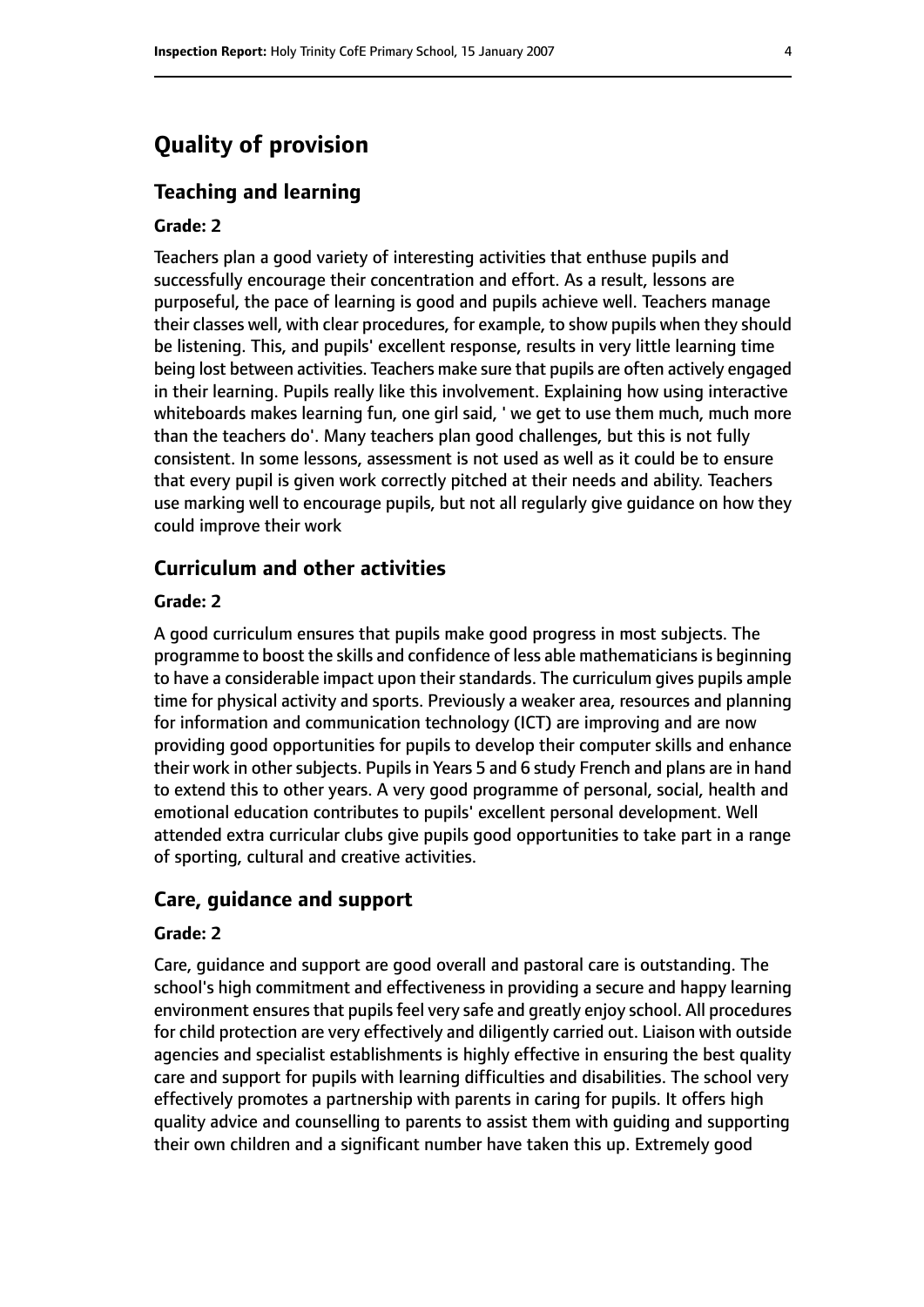arrangements for liaising with feeder and secondary schools ensure excellent support to help new pupils settle in and Year 6 pupils to prepare to move on to the next stage in their learning. Academic guidance and support are good. Procedures to identify pupils' starting points and track their progress are systematic and teachers generally use these well to identify and support pupils who are in danger of underachieving. Monitoring is not thorough enough however, to guarantee that all teachers are equally effective at this.

# **Leadership and management**

#### **Grade: 2**

The headteacher is well supported by a committed, capable and united leadership team and staff. Effective self-evaluation has given the school an accurate view of its quality and performance. The leadership team monitors teaching and learning systematically. The school is aware that subject leaders and other middle managers are not yet sufficiently involved in this work. It is beginning to increase their involvement and to train them to be effective in this. The school has focused well on areas it has needed to improve. As a result, it has succeeded in maintaining strengths and tackling areas where improvement has been needed. Performance in English throughout the school and science in Years 1 and 2 has significantly improved due to actions taken. Improvements to resources and planning for ICT are beginning to have an impact on standards. The school has also worked with determination and effectiveness to raise its attendance rates. The developing strength of leadership in the Foundation Stage is resulting in its increasing success and popularity and this is recognised by the local authority, which has used it as an example of good practice for other schools. The well-organised and knowledgeable governors support the school well and are willing to challenge it when necessary.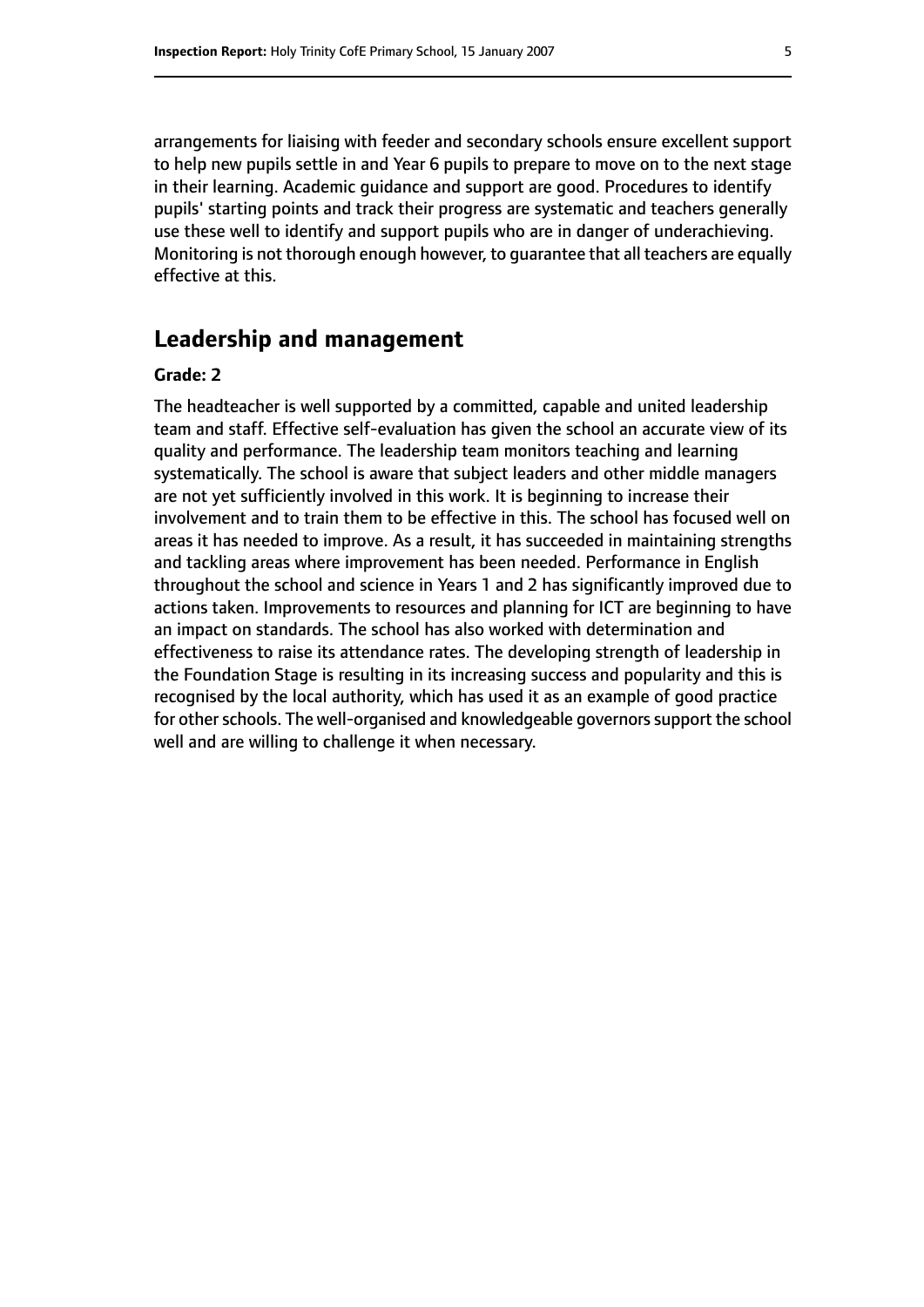**Any complaints about the inspection or the report should be made following the procedures set out inthe guidance 'Complaints about school inspection', whichis available from Ofsted's website: www.ofsted.gov.uk.**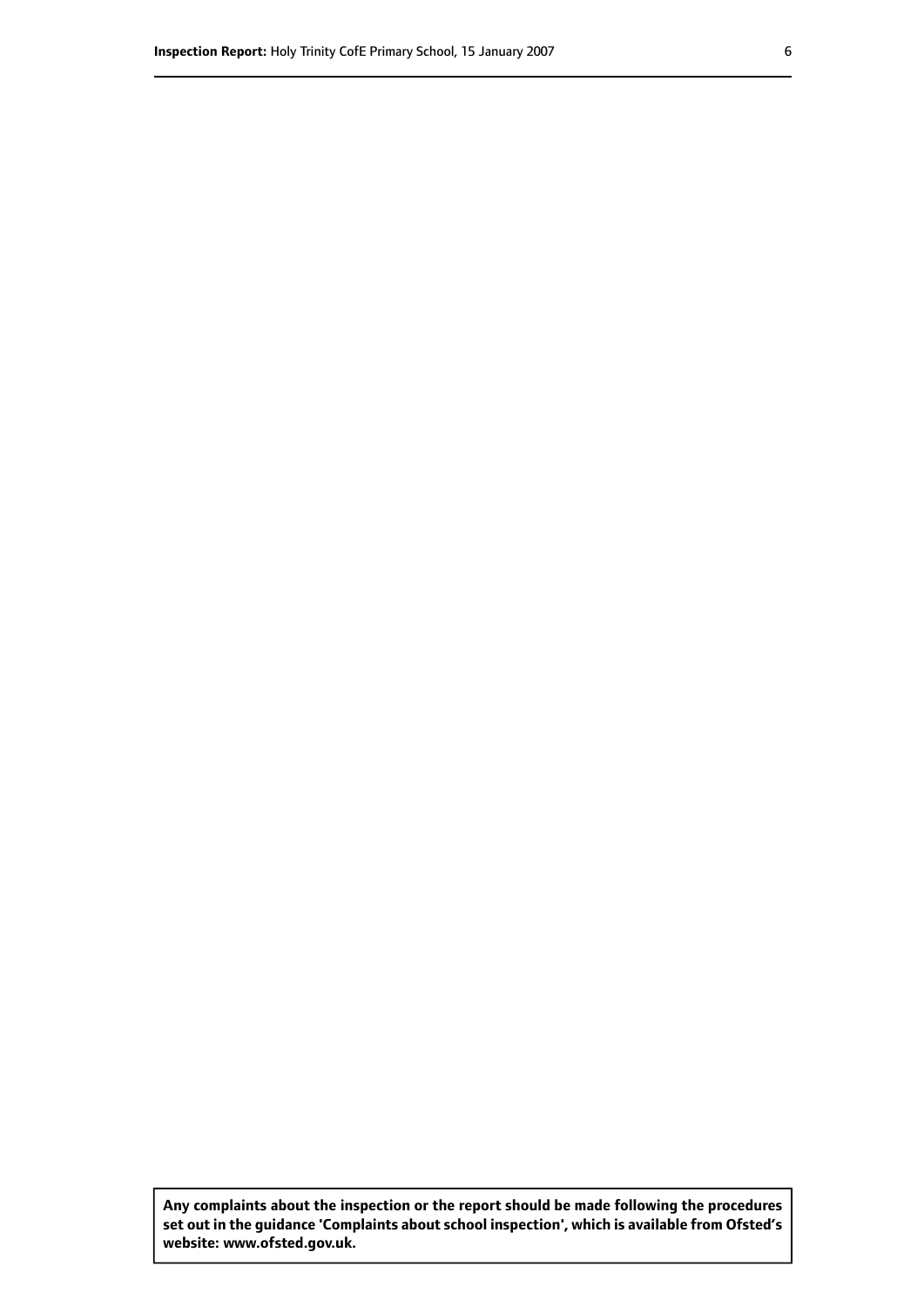# **Inspection judgements**

| Key to judgements: grade 1 is outstanding, grade 2 good, grade 3 satisfactory, and grade 4 | <b>School</b>  |
|--------------------------------------------------------------------------------------------|----------------|
| inadeauate                                                                                 | <b>Overall</b> |

# **Overall effectiveness**

| How effective, efficient and inclusive is the provision of education, integrated<br>care and any extended services in meeting the needs of learners? |     |
|------------------------------------------------------------------------------------------------------------------------------------------------------|-----|
| How well does the school work in partnership with others to promote learners'<br>well-being?                                                         |     |
| The quality and standards in the Foundation Stage                                                                                                    |     |
| The effectiveness of the school's self-evaluation                                                                                                    |     |
| The capacity to make any necessary improvements                                                                                                      |     |
| Effective steps have been taken to promote improvement since the last<br>inspection                                                                  | Yes |

## **Achievement and standards**

| How well do learners achieve?                                                                               |  |
|-------------------------------------------------------------------------------------------------------------|--|
| The standards <sup>1</sup> reached by learners                                                              |  |
| How well learners make progress, taking account of any significant variations between<br>groups of learners |  |
| How well learners with learning difficulties and disabilities make progress                                 |  |

## **Personal development and well-being**

| How good is the overall personal development and well-being of the<br>learners?                                  |  |
|------------------------------------------------------------------------------------------------------------------|--|
| The extent of learners' spiritual, moral, social and cultural development                                        |  |
| The behaviour of learners                                                                                        |  |
| The attendance of learners                                                                                       |  |
| How well learners enjoy their education                                                                          |  |
| The extent to which learners adopt safe practices                                                                |  |
| The extent to which learners adopt healthy lifestyles                                                            |  |
| The extent to which learners make a positive contribution to the community                                       |  |
| How well learners develop workplace and other skills that will contribute to<br>their future economic well-being |  |

## **The quality of provision**

| How effective are teaching and learning in meeting the full range of the<br>learners' needs?          |  |
|-------------------------------------------------------------------------------------------------------|--|
| How well do the curriculum and other activities meet the range of needs<br>and interests of learners? |  |
| How well are learners cared for, guided and supported?                                                |  |

 $^1$  Grade 1 - Exceptionally and consistently high; Grade 2 - Generally above average with none significantly below average; Grade 3 - Broadly average to below average; Grade 4 - Exceptionally low.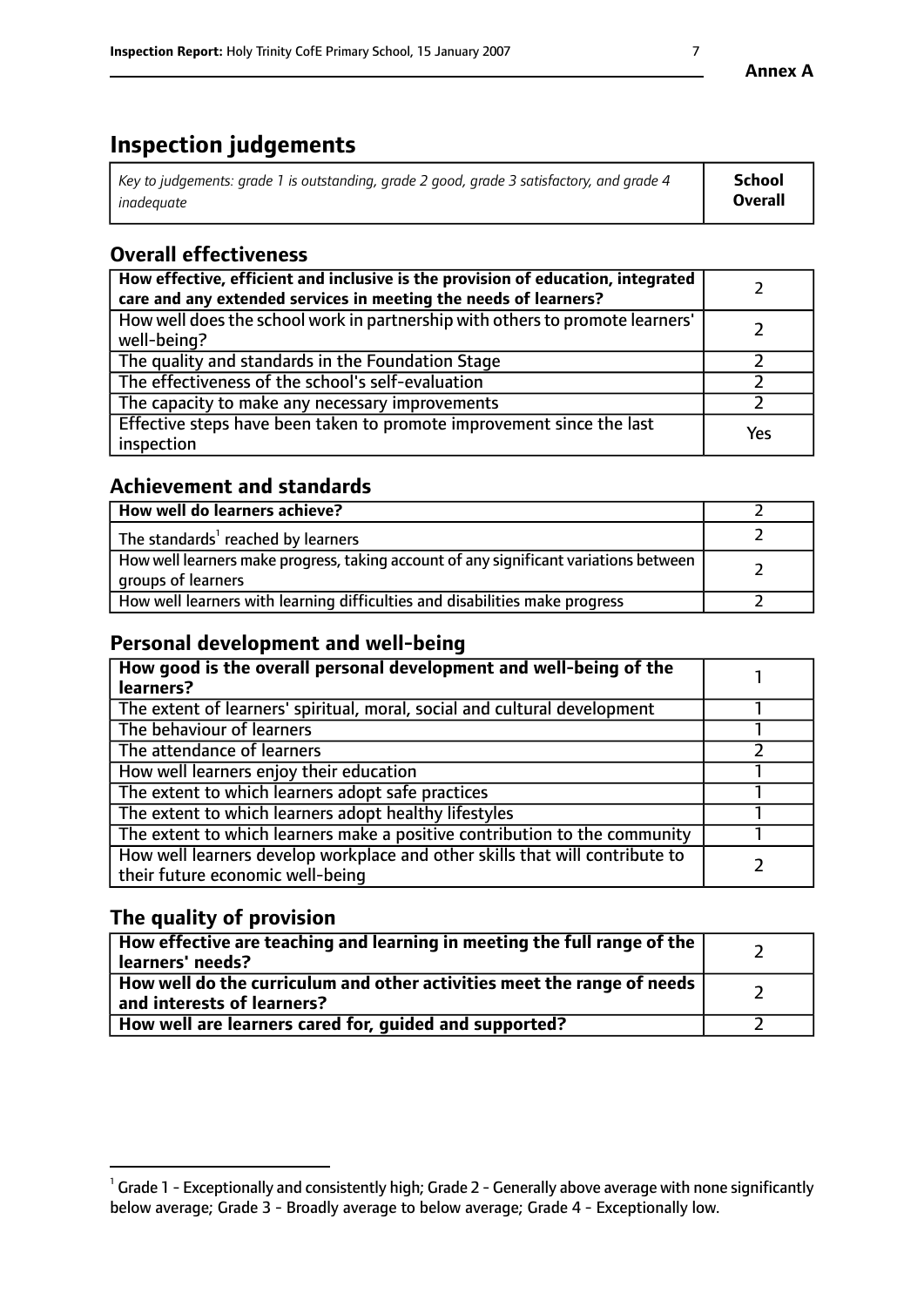# **Leadership and management**

| How effective are leadership and management in raising achievement<br>and supporting all learners?                                              |           |
|-------------------------------------------------------------------------------------------------------------------------------------------------|-----------|
| How effectively leaders and managers at all levels set clear direction leading<br>to improvement and promote high quality of care and education |           |
| How effectively performance is monitored, evaluated and improved to meet<br>challenging targets                                                 |           |
| How well equality of opportunity is promoted and discrimination tackled so<br>that all learners achieve as well as they can                     |           |
| How effectively and efficiently resources, including staff, are deployed to<br>achieve value for money                                          |           |
| The extent to which governors and other supervisory boards discharge their<br>responsibilities                                                  |           |
| Do procedures for safequarding learners meet current government<br>requirements?                                                                | Yes       |
| Does this school require special measures?                                                                                                      | No        |
| Does this school require a notice to improve?                                                                                                   | <b>No</b> |